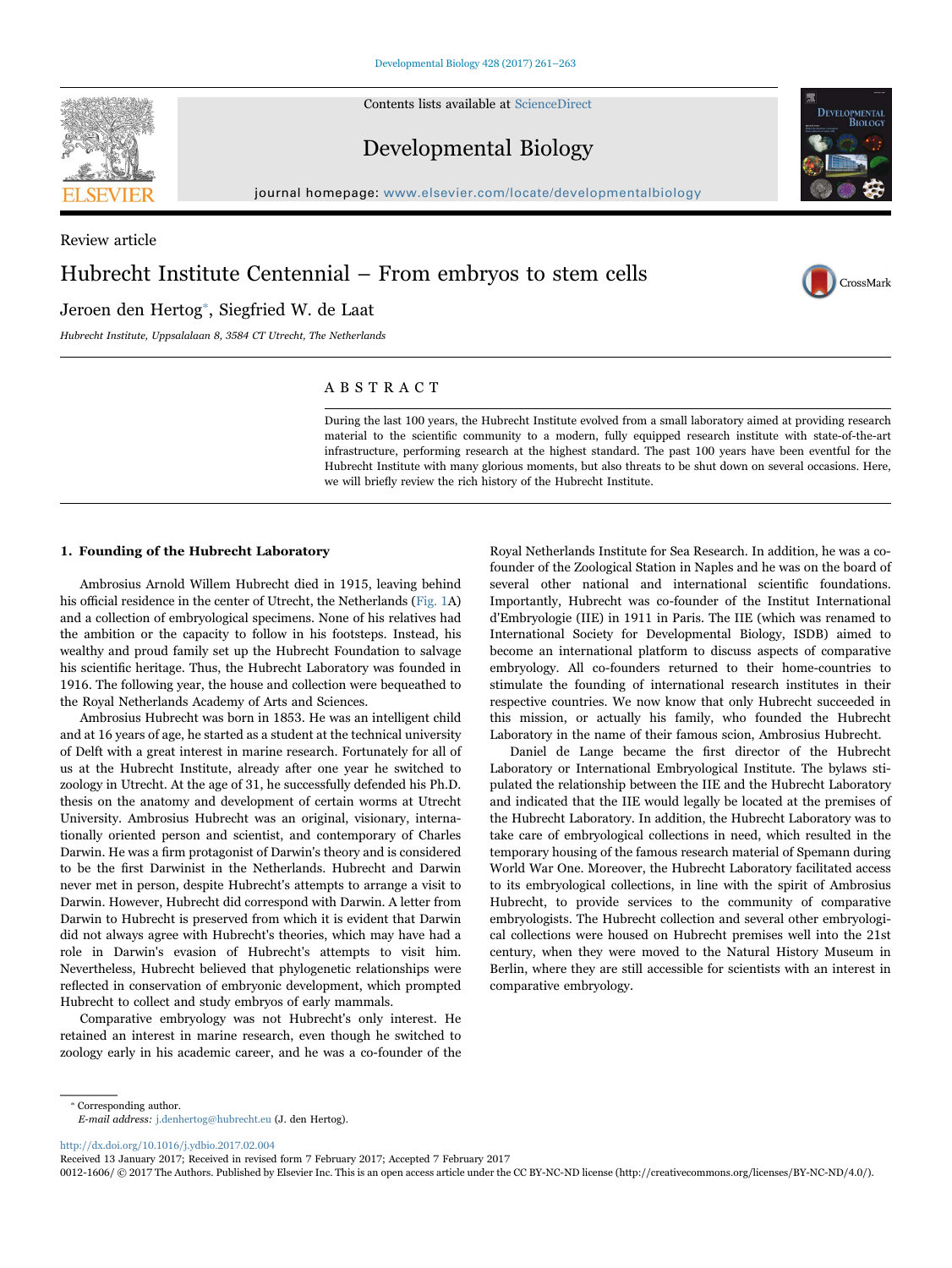<span id="page-1-0"></span>

Fig. 1. The Hubrecht Institute building over the years. (A) 1916 – 1964, Janskerkhof, Utrecht. (B) 1964 – 2000, Uppsalalaan 8, the first building on Utrecht University Campus, the "Uithof". (C) 2000 – present, on the same premises at Uppsalalaan, a new building was built, connected to the former Hubrecht Laboratory. (D) 2015 – present, an extension was completed to house more Hubrecht research groups as well as research groups from University Medical Center Utrecht on the top two floors.

### 2. From comparative embryology to developmental biology and stem cell research

Scientifically, the Hubrecht Laboratory evolved from an institute that provided services for the comparative embryology community to a modern research institute that performs cutting edge science, focusing on developmental biology and stem cell research in the broadest sense. The history of science at the Hubrecht Laboratory in the 20th century has been reviewed by [Faasse et al. \(1999\)](#page-2-0). Briefly, the science evolved from descriptive comparative embryology, initiated by Ambrosius Hubrecht himself, via experimental embryology in the Nieuwkoop years to molecular biology and (adult) stem cell research in the present day.

In line with Hubrecht's vision, initially the Hubrecht Laboratory, headed by Daniel de Lange, provided services to the community, in that the collection of Hubrecht and other embryological collections that were housed on Hubrecht premises in the center of Utrecht were made available to the embryological community. During World War II, all embryological institutes in the world, including the Hubrecht Laboratory were disconnected due to intellectual isolation, and the Hubrecht was almost closed down. In 1947, Chris Raven, professor of zoology and embryology at Utrecht University and associated with Hubrecht history at several critical moments (see below), became director of the Hubrecht Laboratory. In 1953, he stepped down as director, only to hand over to his pupil, Pieter Nieuwkoop. Raven became head of the board of the Embryological collection, the Hubrecht Foundation Fund, a powerful position, because all decisions had to be approved by him. Pieter Nieuwkoop focused on experimental embryology, rather than comparative embryology. Yet, Nieuwkoop still believed that providing information to the community was a key activity of the Hubrecht Laboratory. Due to the changes in the type of research that was done at the Hubrecht, it became apparent that the

former official residence of Ambrosius Hubrecht was no longer able to accommodate the growing Hubrecht Laboratory. At the end of the 1950's, Chris Raven and Pieter Nieuwkoop managed to convince the minister of Education and Science that a new building was required for the Hubrecht Laboratory. To substantiate the claim that the Hubrecht Laboratory was of critical international importance, they brought a box full of stamps that were taken from letters and correspondence, diligently collected over the years, as evidence that the Hubrecht Laboratory had a central role in the international embryological community of that time. As a result, the Hubrecht Laboratory received funds for a new building on Utrecht University campus, "de Uithof" ([Fig. 1B](#page-1-0)). Collecting stamps from all correspondence that was received by the Hubrecht Laboratory continued until well into the 1980's, despite the dislike of some that all their mail was mutilated by removal of the stamps. One never knows when these might come in handy. After all, the Hubrecht stamp collection had already resulted in a new laboratory building!.

Pieter Nieuwkoop stayed on as director of the Hubrecht until his retirement in 1980. As a scientist, Nieuwkoop did not retire at all and he continued to do experiments until a couple of weeks before he died in 1996. Nieuwkoop is world-renowned among developmental biologists because of his ground-breaking experiments using Xenopus embryos. The Nieuwkoop Center was named after him and is a group of cells in the dorsal- and vegetal-most region of the early blastula, which induces the Spemann organizer. The importance of the Nieuwkoop Center and Spemann organizer is underlined by the notion that axial organization is defective in embryos having smaller or larger organizers due to experimental intervention and that without an organizer the embryo develops no body axis [\(Gerhart, 2001\)](#page-2-1). Nieuwkoop is also well-known for the Normal Table of Xenopus laevis, a series of 66 developmental stages and their structural descriptions of this amphibian model that was first published in 1967. An update was